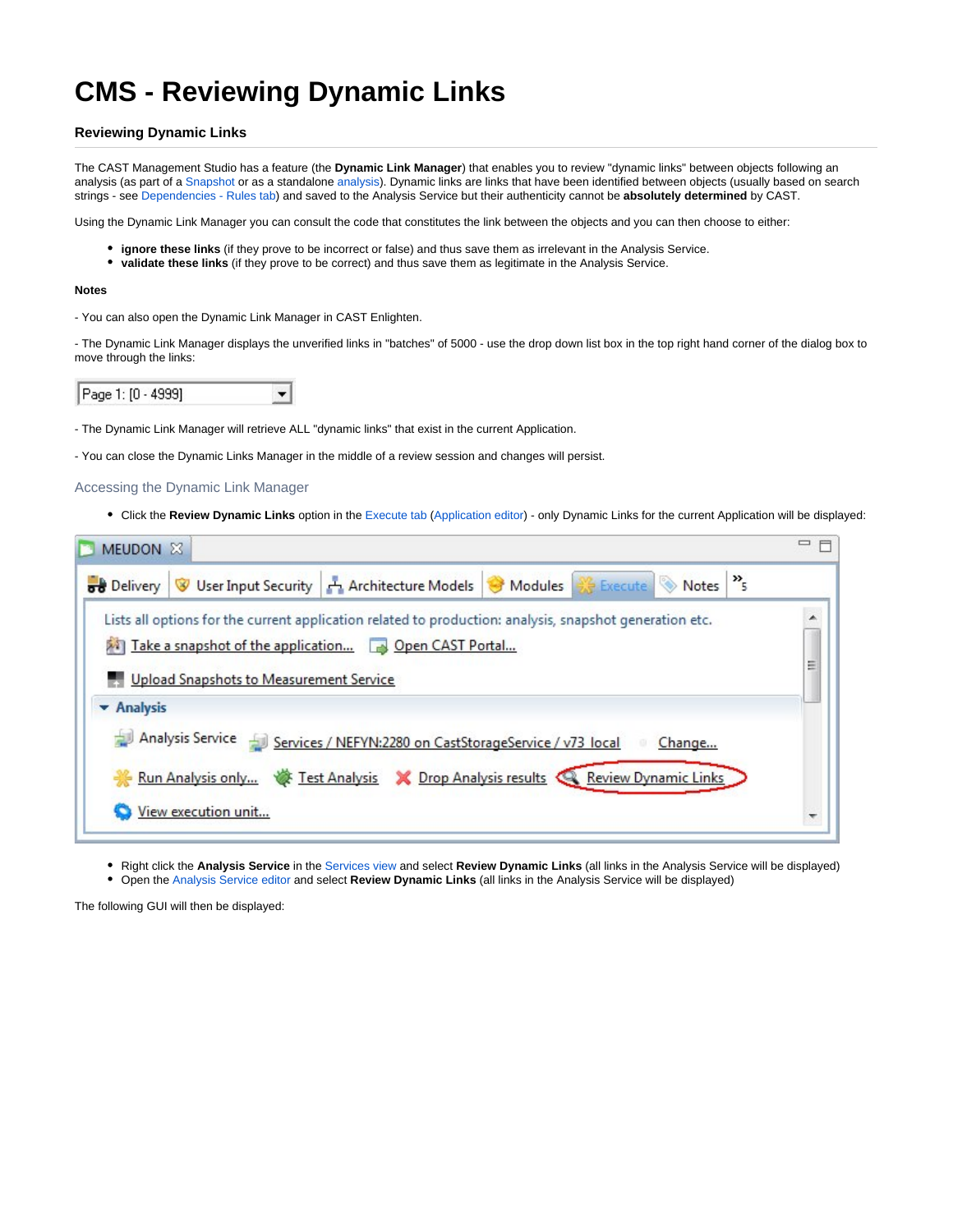|                                                                                                                                                                                                              | CastPubs 13228 [Java Project]                                                                                                                                                                                                                                                                                                                                                                                                                                                                                                                                                                                                                                                                       |                                                                                                                                                                                                              |                                |    |                                  |  |  |  |                                         |                                                                                                                                                                          |  |  |  |  |  |
|--------------------------------------------------------------------------------------------------------------------------------------------------------------------------------------------------------------|-----------------------------------------------------------------------------------------------------------------------------------------------------------------------------------------------------------------------------------------------------------------------------------------------------------------------------------------------------------------------------------------------------------------------------------------------------------------------------------------------------------------------------------------------------------------------------------------------------------------------------------------------------------------------------------------------------|--------------------------------------------------------------------------------------------------------------------------------------------------------------------------------------------------------------|--------------------------------|----|----------------------------------|--|--|--|-----------------------------------------|--------------------------------------------------------------------------------------------------------------------------------------------------------------------------|--|--|--|--|--|
|                                                                                                                                                                                                              | Please check links you want to ignore:                                                                                                                                                                                                                                                                                                                                                                                                                                                                                                                                                                                                                                                              |                                                                                                                                                                                                              | # lancred links / # Links: 0/5 |    |                                  |  |  |  |                                         |                                                                                                                                                                          |  |  |  |  |  |
|                                                                                                                                                                                                              | Caling name                                                                                                                                                                                                                                                                                                                                                                                                                                                                                                                                                                                                                                                                                         | Caling type:                                                                                                                                                                                                 | Description                    |    | Called name                      |  |  |  |                                         |                                                                                                                                                                          |  |  |  |  |  |
| $\Box$ -0                                                                                                                                                                                                    | com.castsoftware.book.demo.javabean.AuthorManager.getListeAuthors                                                                                                                                                                                                                                                                                                                                                                                                                                                                                                                                                                                                                                   | Java Method Use                                                                                                                                                                                              |                                | a  | <b>IX:\CAST\MSSOL\DEPL</b>       |  |  |  |                                         |                                                                                                                                                                          |  |  |  |  |  |
| Π⊣ο                                                                                                                                                                                                          | com castsoftware.book.demo.servlet.NewSale.doGet                                                                                                                                                                                                                                                                                                                                                                                                                                                                                                                                                                                                                                                    | Java Method Use                                                                                                                                                                                              |                                | ම  | <b>IX:\CAST\MSSQL\DEPL</b>       |  |  |  |                                         |                                                                                                                                                                          |  |  |  |  |  |
| ⊓∍≐                                                                                                                                                                                                          | com castsoftware.bookdemo.javabean.AuthorManager.getListeAuthorsDelete                                                                                                                                                                                                                                                                                                                                                                                                                                                                                                                                                                                                                              | Java Method Use                                                                                                                                                                                              |                                | e) | <b>IX:\CAST\MSSQL\DEPL</b>       |  |  |  |                                         |                                                                                                                                                                          |  |  |  |  |  |
| Π∈Δ                                                                                                                                                                                                          | com castsoftware.book.demo.javabean.AuthorManager.getListeAuthorsUpdate Java Method Use                                                                                                                                                                                                                                                                                                                                                                                                                                                                                                                                                                                                             |                                                                                                                                                                                                              |                                | a  | <b><i>DESCASTMISSQUIDEPL</i></b> |  |  |  |                                         |                                                                                                                                                                          |  |  |  |  |  |
| ⊡⊲Φ                                                                                                                                                                                                          | com.castsoftware.book.demo.javabean.AuthorManager.getListeAuthorsInsert                                                                                                                                                                                                                                                                                                                                                                                                                                                                                                                                                                                                                             | Java Method Use                                                                                                                                                                                              |                                | e) | <b><i>DENCASTIMSSOLVDEPL</i></b> |  |  |  |                                         |                                                                                                                                                                          |  |  |  |  |  |
| $\epsilon$                                                                                                                                                                                                   | HI.                                                                                                                                                                                                                                                                                                                                                                                                                                                                                                                                                                                                                                                                                                 |                                                                                                                                                                                                              |                                |    |                                  |  |  |  |                                         |                                                                                                                                                                          |  |  |  |  |  |
| Reset filter                                                                                                                                                                                                 | <b>Fiber Selection</b>                                                                                                                                                                                                                                                                                                                                                                                                                                                                                                                                                                                                                                                                              |                                                                                                                                                                                                              | Hide reviewed Links            |    | Hide Parameterized Links         |  |  |  |                                         |                                                                                                                                                                          |  |  |  |  |  |
|                                                                                                                                                                                                              | Please use "Set as Link/NoLink" shortcut menu on method's hyperlink to parametrize:<br>1Result += " <tr><td width='\"53%\"'>";<br/>IResult += "<div align='\"center\"'><a "au_lname"="" )+"<="" href='\"ListTitles.jsp?lname="+rs.getString(' th=""><th>Profile for Parameterization:</th><th></th><th></th><th></th><th></th></a></div></td></tr> <tr><td></td><td>lResult += rs.getString( "AU LNAME" )+"</td> \n";<br/>1Result += "<td width='\"47%\"'>";<br/>1Result += "<div align='\"center\"'><a "au="" )+"<br="" href='\"ListTitles.jsp?lname="+rs.getString(' lname"="">lResult += rs.getString( "AU FNAME" )+"</a></div></td></tr> \n"; <td></td> <td></td> <td></td> <td></td> <td></td> | ";<br>IResult += " <div align='\"center\"'><a "au_lname"="" )+"<="" href='\"ListTitles.jsp?lname="+rs.getString(' th=""><th>Profile for Parameterization:</th><th></th><th></th><th></th><th></th></a></div> | Profile for Parameterization:  |    |                                  |  |  |  | lResult += rs.getString( "AU LNAME" )+" | ";<br>1Result += " <div align='\"center\"'><a "au="" )+"<br="" href='\"ListTitles.jsp?lname="+rs.getString(' lname"="">lResult += rs.getString( "AU FNAME" )+"</a></div> |  |  |  |  |  |
| ";<br>IResult += " <div align='\"center\"'><a "au_lname"="" )+"<="" href='\"ListTitles.jsp?lname="+rs.getString(' th=""><th>Profile for Parameterization:</th><th></th><th></th><th></th><th></th></a></div> | Profile for Parameterization:                                                                                                                                                                                                                                                                                                                                                                                                                                                                                                                                                                                                                                                                       |                                                                                                                                                                                                              |                                |    |                                  |  |  |  |                                         |                                                                                                                                                                          |  |  |  |  |  |
|                                                                                                                                                                                                              | lResult += rs.getString( "AU LNAME" )+"                                                                                                                                                                                                                                                                                                                                                                                                                                                                                                                                                                                                                                                             | ";<br>1Result += " <div align='\"center\"'><a "au="" )+"<br="" href='\"ListTitles.jsp?lname="+rs.getString(' lname"="">lResult += rs.getString( "AU FNAME" )+"</a></div>                                     |                                |    |                                  |  |  |  |                                         |                                                                                                                                                                          |  |  |  |  |  |
|                                                                                                                                                                                                              | } catch (SQLException e)<br>{ throw e; }                                                                                                                                                                                                                                                                                                                                                                                                                                                                                                                                                                                                                                                            |                                                                                                                                                                                                              |                                |    |                                  |  |  |  |                                         |                                                                                                                                                                          |  |  |  |  |  |
|                                                                                                                                                                                                              | return lResult;                                                                                                                                                                                                                                                                                                                                                                                                                                                                                                                                                                                                                                                                                     |                                                                                                                                                                                                              |                                |    |                                  |  |  |  |                                         |                                                                                                                                                                          |  |  |  |  |  |
|                                                                                                                                                                                                              |                                                                                                                                                                                                                                                                                                                                                                                                                                                                                                                                                                                                                                                                                                     |                                                                                                                                                                                                              |                                |    |                                  |  |  |  |                                         |                                                                                                                                                                          |  |  |  |  |  |
|                                                                                                                                                                                                              |                                                                                                                                                                                                                                                                                                                                                                                                                                                                                                                                                                                                                                                                                                     |                                                                                                                                                                                                              |                                |    |                                  |  |  |  |                                         |                                                                                                                                                                          |  |  |  |  |  |
|                                                                                                                                                                                                              | public String getListeAuthorsDelete() throws SQLException                                                                                                                                                                                                                                                                                                                                                                                                                                                                                                                                                                                                                                           |                                                                                                                                                                                                              |                                |    |                                  |  |  |  |                                         |                                                                                                                                                                          |  |  |  |  |  |
|                                                                                                                                                                                                              | ResultSet rs=null;                                                                                                                                                                                                                                                                                                                                                                                                                                                                                                                                                                                                                                                                                  |                                                                                                                                                                                                              |                                |    |                                  |  |  |  |                                         |                                                                                                                                                                          |  |  |  |  |  |
|                                                                                                                                                                                                              | String 1Result = $"$ ;                                                                                                                                                                                                                                                                                                                                                                                                                                                                                                                                                                                                                                                                              |                                                                                                                                                                                                              |                                |    |                                  |  |  |  |                                         |                                                                                                                                                                          |  |  |  |  |  |
|                                                                                                                                                                                                              |                                                                                                                                                                                                                                                                                                                                                                                                                                                                                                                                                                                                                                                                                                     |                                                                                                                                                                                                              |                                |    |                                  |  |  |  |                                         |                                                                                                                                                                          |  |  |  |  |  |

## Interface

## **Upper Section**

This section contains two drop down lists:

- Use the left hand list to select the analysis result you want to work with. This list only contains job results that the Dynamic Link Manager has determined contain unverified links.
- The right hand list will **only be displayed** if you have over 5000 dynamic links and it allows you to scroll through the links in batches of 5000

# **Middle Section**

This section contains the list of unverified links for the job results you selected in the upper section. Column headings (Calling Name and Called Name etc.) will help you to identify the unverified links.

If you select a link, the code that forms this link (i.e. the calling object's code) will be displayed in the Lower Section.

| Colu<br>mn<br>Head<br>ers                   | You can click each column header to sort the list of links - it is also possible to sort on two columns simultaneously: consecutively click the two columns you want<br>to sort on.                                                                                                                                                                                                                                                                                                                                                      |
|---------------------------------------------|------------------------------------------------------------------------------------------------------------------------------------------------------------------------------------------------------------------------------------------------------------------------------------------------------------------------------------------------------------------------------------------------------------------------------------------------------------------------------------------------------------------------------------------|
| Chec<br>k<br>boxes                          | The check boxes to the immediate left of an unverified link enable you to permanently <b>Ignore</b> the link i.e. it is an erroneous link that you do not want to be<br>displayed in CAST Enlighten or taken into account by Quality Rules.                                                                                                                                                                                                                                                                                              |
| Reset<br>Filter<br>/Filter<br>Selec<br>tion | The Filter Selection button will list only those entries in the list that you have selected (marked in blue) - all other entries are hidden temporarily. This can help<br>"declutter" the list if you need to specifically work on one particular entry. Note that you can incrementally hide entries:<br>select multiple entries you wish to display<br>click Filter Selection to display only the selected entries<br>• repeat to hide further entries<br>To reset the list (i.e. to display all entries), use the Reset Filter button |